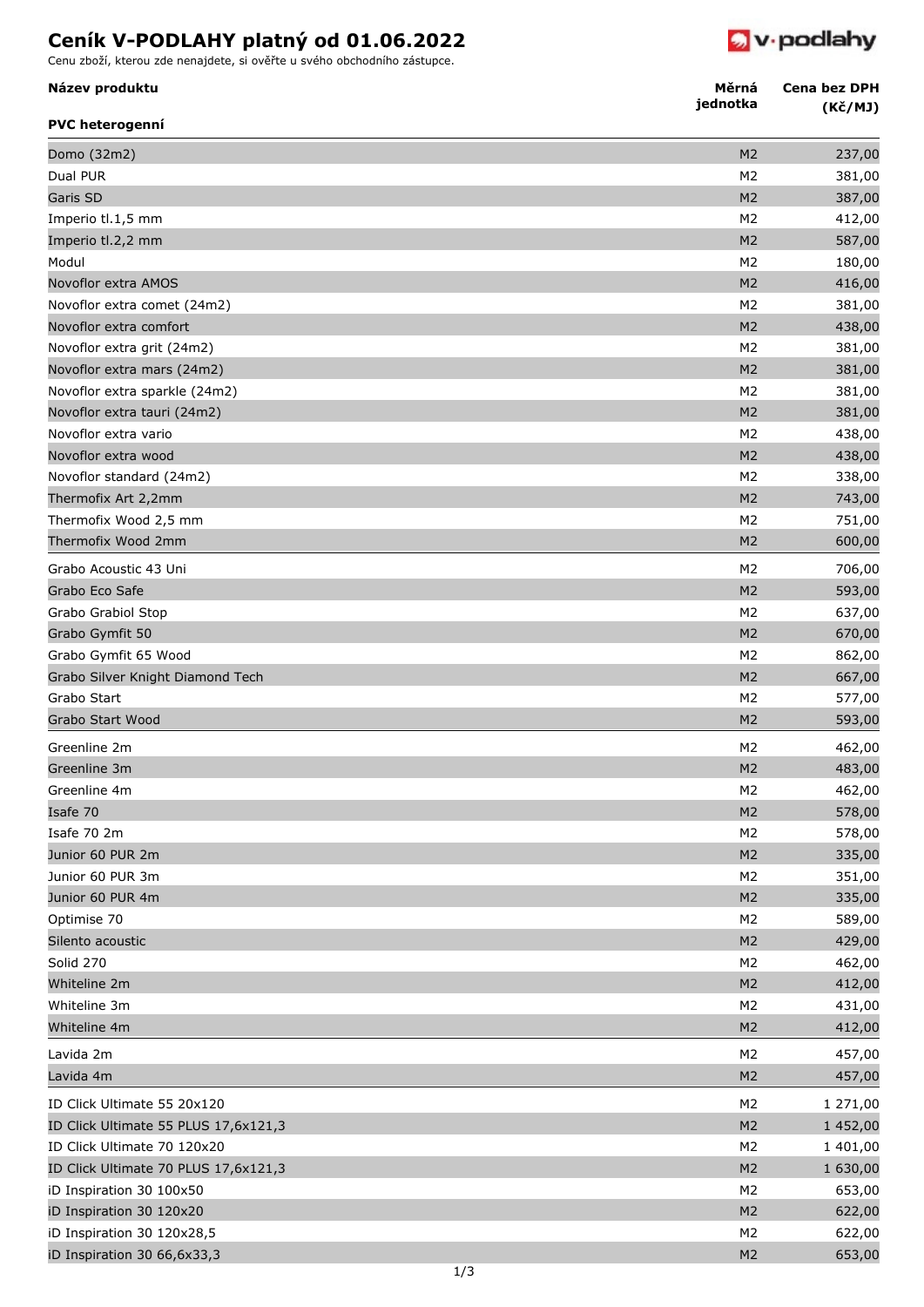## **Ceník V-PODLAHY platný od 01.06.2022**





| 808,00<br>ID Inspiration 55 20x120<br>M2<br>M <sub>2</sub><br>iD Inspiration 55 25x150<br>849,00<br>M <sub>2</sub><br>iD Inspiration 55 28x120<br>808,00<br>M <sub>2</sub><br>iD Inspiration 55 33,33x66,66<br>849,00<br>iD Inspiration 55 50x100<br>M <sub>2</sub><br>849,00<br>ID Inspiration 70 100x50<br>M <sub>2</sub><br>1 075,00<br>M <sub>2</sub><br>1 026,00<br>M <sub>2</sub><br>1 026,00<br>ID Inspiration 70 120x28,5<br>ID Inspiration 70 50x50<br>M2<br>1 075,00<br>M <sub>2</sub><br>ID Inspiration 70 66,6x33,3<br>1 075,00<br>M <sub>2</sub><br>iD Inspiration CLICK 30 121,1x19,05<br>979,00<br>M <sub>2</sub><br>1 076,00<br>iD Inspiration CLICK 55 19,7x121,1<br>Supreme Plus 2m<br>M <sub>2</sub><br>446,00<br>Supreme Plus 3m<br>M <sub>2</sub><br>473,00<br>Supreme Plus 4m<br>M <sub>2</sub><br>446,00<br>Tarkett Aquarelle Wall<br>M <sub>2</sub><br>417,00<br>M <sub>2</sub><br>Tarkett Aquarelle Wall HFS<br>455,00<br>Tarkett iD Inspiration 55<br>M <sub>2</sub><br>849,00<br>Tarkett Tapiflex Essential 50<br>M <sub>2</sub><br>833,00<br>M <sub>2</sub><br>Tarkett Tapiflex Excellence 80<br>983,00<br>Tarkett Tapiflex Platinium<br>M <sub>2</sub><br>1 127,00<br><b>Tarkett Tapiflex Stairs</b><br>M <sub>2</sub><br>1 173,00<br><b>PVC homogenní</b><br>M <sub>2</sub><br>Centra 43<br>684,00<br>Elektra 43<br>M <sub>2</sub><br>1 383,00<br>Norma 43<br>M <sub>2</sub><br>771,00<br>Specjal 43 Plus<br>M <sub>2</sub><br>568,00<br>Ultra Contract<br>M2<br>633,00<br>Ultra Primo SD<br>M <sub>2</sub><br>903,00<br>M <sub>2</sub><br>730,00<br>Ultra Safetred Spectrum<br>M <sub>2</sub><br>456,00<br>Dynamik A<br>M <sub>2</sub><br>512,00<br>Elektrostatik A /1,7<br>Elektrostatik A /2<br>M <sub>2</sub><br>580,00<br>Praktik 1,7mm<br>M <sub>2</sub><br>434,00<br>M <sub>2</sub><br>1 274,00<br>Fortelock 2010 diamant black<br>Fortelock 2010 diamant ECOblack<br>M <sub>2</sub><br>876,00<br>1 011,00<br>Fortelock 2010 diamant ECOgrey<br>M <sub>2</sub><br>1 715,00<br>Fortelock 2010 diamant green<br>M <sub>2</sub><br>Fortelock 2010 diamant grey<br>M <sub>2</sub><br>1 361,00<br>Fortelock 2020 kůže black<br>M <sub>2</sub><br>1 274,00<br>Fortelock 2020 kůže ECOblack<br>876,00<br>M <sub>2</sub><br>Fortelock 2020 kůže ECOgrey<br>M <sub>2</sub><br>1 011,00<br>Fortelock 2020 kůže grafit<br>M <sub>2</sub><br>1 274,00<br>Fortelock 2020 kůže grey<br>M <sub>2</sub><br>1 361,00<br>Fortelock 2020 kůže modrá<br>1 715,00<br>M <sub>2</sub><br>Fortelock 2020 kůže oranžová<br>1891,00<br>M <sub>2</sub><br>Fortelock 2030 invisible hadí kůže black<br>M <sub>2</sub><br>1 264,00<br>Fortelock 2030 invisible hadí kůže blue<br>1 593,00<br>M <sub>2</sub><br>Fortelock 2030 invisible hadí kůže ECOblack<br>M <sub>2</sub><br>879,00<br>Fortelock 2030 invisible hadí kůže ECOgrey<br>M <sub>2</sub><br>1 043,00<br>Fortelock 2030 invisible hadí kůže grey<br>1 372,00<br>M <sub>2</sub> | Název produktu               | Měrná<br>jednotka | <b>Cena bez DPH</b><br>(Kč/MJ) |
|-----------------------------------------------------------------------------------------------------------------------------------------------------------------------------------------------------------------------------------------------------------------------------------------------------------------------------------------------------------------------------------------------------------------------------------------------------------------------------------------------------------------------------------------------------------------------------------------------------------------------------------------------------------------------------------------------------------------------------------------------------------------------------------------------------------------------------------------------------------------------------------------------------------------------------------------------------------------------------------------------------------------------------------------------------------------------------------------------------------------------------------------------------------------------------------------------------------------------------------------------------------------------------------------------------------------------------------------------------------------------------------------------------------------------------------------------------------------------------------------------------------------------------------------------------------------------------------------------------------------------------------------------------------------------------------------------------------------------------------------------------------------------------------------------------------------------------------------------------------------------------------------------------------------------------------------------------------------------------------------------------------------------------------------------------------------------------------------------------------------------------------------------------------------------------------------------------------------------------------------------------------------------------------------------------------------------------------------------------------------------------------------------------------------------------------------------------------------------------------------------------------------------------------------------------------------------------------------------------------------------------------------------------------------------------------------------------------------------------------------------------------------------------------------------------------------------------------------------------------------------------------------------------------------------------------------------------|------------------------------|-------------------|--------------------------------|
|                                                                                                                                                                                                                                                                                                                                                                                                                                                                                                                                                                                                                                                                                                                                                                                                                                                                                                                                                                                                                                                                                                                                                                                                                                                                                                                                                                                                                                                                                                                                                                                                                                                                                                                                                                                                                                                                                                                                                                                                                                                                                                                                                                                                                                                                                                                                                                                                                                                                                                                                                                                                                                                                                                                                                                                                                                                                                                                                                     |                              |                   |                                |
|                                                                                                                                                                                                                                                                                                                                                                                                                                                                                                                                                                                                                                                                                                                                                                                                                                                                                                                                                                                                                                                                                                                                                                                                                                                                                                                                                                                                                                                                                                                                                                                                                                                                                                                                                                                                                                                                                                                                                                                                                                                                                                                                                                                                                                                                                                                                                                                                                                                                                                                                                                                                                                                                                                                                                                                                                                                                                                                                                     |                              |                   |                                |
|                                                                                                                                                                                                                                                                                                                                                                                                                                                                                                                                                                                                                                                                                                                                                                                                                                                                                                                                                                                                                                                                                                                                                                                                                                                                                                                                                                                                                                                                                                                                                                                                                                                                                                                                                                                                                                                                                                                                                                                                                                                                                                                                                                                                                                                                                                                                                                                                                                                                                                                                                                                                                                                                                                                                                                                                                                                                                                                                                     |                              |                   |                                |
|                                                                                                                                                                                                                                                                                                                                                                                                                                                                                                                                                                                                                                                                                                                                                                                                                                                                                                                                                                                                                                                                                                                                                                                                                                                                                                                                                                                                                                                                                                                                                                                                                                                                                                                                                                                                                                                                                                                                                                                                                                                                                                                                                                                                                                                                                                                                                                                                                                                                                                                                                                                                                                                                                                                                                                                                                                                                                                                                                     |                              |                   |                                |
|                                                                                                                                                                                                                                                                                                                                                                                                                                                                                                                                                                                                                                                                                                                                                                                                                                                                                                                                                                                                                                                                                                                                                                                                                                                                                                                                                                                                                                                                                                                                                                                                                                                                                                                                                                                                                                                                                                                                                                                                                                                                                                                                                                                                                                                                                                                                                                                                                                                                                                                                                                                                                                                                                                                                                                                                                                                                                                                                                     |                              |                   |                                |
|                                                                                                                                                                                                                                                                                                                                                                                                                                                                                                                                                                                                                                                                                                                                                                                                                                                                                                                                                                                                                                                                                                                                                                                                                                                                                                                                                                                                                                                                                                                                                                                                                                                                                                                                                                                                                                                                                                                                                                                                                                                                                                                                                                                                                                                                                                                                                                                                                                                                                                                                                                                                                                                                                                                                                                                                                                                                                                                                                     |                              |                   |                                |
|                                                                                                                                                                                                                                                                                                                                                                                                                                                                                                                                                                                                                                                                                                                                                                                                                                                                                                                                                                                                                                                                                                                                                                                                                                                                                                                                                                                                                                                                                                                                                                                                                                                                                                                                                                                                                                                                                                                                                                                                                                                                                                                                                                                                                                                                                                                                                                                                                                                                                                                                                                                                                                                                                                                                                                                                                                                                                                                                                     | ID Inspiration 70 120x20     |                   |                                |
|                                                                                                                                                                                                                                                                                                                                                                                                                                                                                                                                                                                                                                                                                                                                                                                                                                                                                                                                                                                                                                                                                                                                                                                                                                                                                                                                                                                                                                                                                                                                                                                                                                                                                                                                                                                                                                                                                                                                                                                                                                                                                                                                                                                                                                                                                                                                                                                                                                                                                                                                                                                                                                                                                                                                                                                                                                                                                                                                                     |                              |                   |                                |
|                                                                                                                                                                                                                                                                                                                                                                                                                                                                                                                                                                                                                                                                                                                                                                                                                                                                                                                                                                                                                                                                                                                                                                                                                                                                                                                                                                                                                                                                                                                                                                                                                                                                                                                                                                                                                                                                                                                                                                                                                                                                                                                                                                                                                                                                                                                                                                                                                                                                                                                                                                                                                                                                                                                                                                                                                                                                                                                                                     |                              |                   |                                |
|                                                                                                                                                                                                                                                                                                                                                                                                                                                                                                                                                                                                                                                                                                                                                                                                                                                                                                                                                                                                                                                                                                                                                                                                                                                                                                                                                                                                                                                                                                                                                                                                                                                                                                                                                                                                                                                                                                                                                                                                                                                                                                                                                                                                                                                                                                                                                                                                                                                                                                                                                                                                                                                                                                                                                                                                                                                                                                                                                     |                              |                   |                                |
|                                                                                                                                                                                                                                                                                                                                                                                                                                                                                                                                                                                                                                                                                                                                                                                                                                                                                                                                                                                                                                                                                                                                                                                                                                                                                                                                                                                                                                                                                                                                                                                                                                                                                                                                                                                                                                                                                                                                                                                                                                                                                                                                                                                                                                                                                                                                                                                                                                                                                                                                                                                                                                                                                                                                                                                                                                                                                                                                                     |                              |                   |                                |
|                                                                                                                                                                                                                                                                                                                                                                                                                                                                                                                                                                                                                                                                                                                                                                                                                                                                                                                                                                                                                                                                                                                                                                                                                                                                                                                                                                                                                                                                                                                                                                                                                                                                                                                                                                                                                                                                                                                                                                                                                                                                                                                                                                                                                                                                                                                                                                                                                                                                                                                                                                                                                                                                                                                                                                                                                                                                                                                                                     |                              |                   |                                |
|                                                                                                                                                                                                                                                                                                                                                                                                                                                                                                                                                                                                                                                                                                                                                                                                                                                                                                                                                                                                                                                                                                                                                                                                                                                                                                                                                                                                                                                                                                                                                                                                                                                                                                                                                                                                                                                                                                                                                                                                                                                                                                                                                                                                                                                                                                                                                                                                                                                                                                                                                                                                                                                                                                                                                                                                                                                                                                                                                     |                              |                   |                                |
|                                                                                                                                                                                                                                                                                                                                                                                                                                                                                                                                                                                                                                                                                                                                                                                                                                                                                                                                                                                                                                                                                                                                                                                                                                                                                                                                                                                                                                                                                                                                                                                                                                                                                                                                                                                                                                                                                                                                                                                                                                                                                                                                                                                                                                                                                                                                                                                                                                                                                                                                                                                                                                                                                                                                                                                                                                                                                                                                                     |                              |                   |                                |
|                                                                                                                                                                                                                                                                                                                                                                                                                                                                                                                                                                                                                                                                                                                                                                                                                                                                                                                                                                                                                                                                                                                                                                                                                                                                                                                                                                                                                                                                                                                                                                                                                                                                                                                                                                                                                                                                                                                                                                                                                                                                                                                                                                                                                                                                                                                                                                                                                                                                                                                                                                                                                                                                                                                                                                                                                                                                                                                                                     |                              |                   |                                |
|                                                                                                                                                                                                                                                                                                                                                                                                                                                                                                                                                                                                                                                                                                                                                                                                                                                                                                                                                                                                                                                                                                                                                                                                                                                                                                                                                                                                                                                                                                                                                                                                                                                                                                                                                                                                                                                                                                                                                                                                                                                                                                                                                                                                                                                                                                                                                                                                                                                                                                                                                                                                                                                                                                                                                                                                                                                                                                                                                     |                              |                   |                                |
|                                                                                                                                                                                                                                                                                                                                                                                                                                                                                                                                                                                                                                                                                                                                                                                                                                                                                                                                                                                                                                                                                                                                                                                                                                                                                                                                                                                                                                                                                                                                                                                                                                                                                                                                                                                                                                                                                                                                                                                                                                                                                                                                                                                                                                                                                                                                                                                                                                                                                                                                                                                                                                                                                                                                                                                                                                                                                                                                                     |                              |                   |                                |
|                                                                                                                                                                                                                                                                                                                                                                                                                                                                                                                                                                                                                                                                                                                                                                                                                                                                                                                                                                                                                                                                                                                                                                                                                                                                                                                                                                                                                                                                                                                                                                                                                                                                                                                                                                                                                                                                                                                                                                                                                                                                                                                                                                                                                                                                                                                                                                                                                                                                                                                                                                                                                                                                                                                                                                                                                                                                                                                                                     |                              |                   |                                |
|                                                                                                                                                                                                                                                                                                                                                                                                                                                                                                                                                                                                                                                                                                                                                                                                                                                                                                                                                                                                                                                                                                                                                                                                                                                                                                                                                                                                                                                                                                                                                                                                                                                                                                                                                                                                                                                                                                                                                                                                                                                                                                                                                                                                                                                                                                                                                                                                                                                                                                                                                                                                                                                                                                                                                                                                                                                                                                                                                     |                              |                   |                                |
|                                                                                                                                                                                                                                                                                                                                                                                                                                                                                                                                                                                                                                                                                                                                                                                                                                                                                                                                                                                                                                                                                                                                                                                                                                                                                                                                                                                                                                                                                                                                                                                                                                                                                                                                                                                                                                                                                                                                                                                                                                                                                                                                                                                                                                                                                                                                                                                                                                                                                                                                                                                                                                                                                                                                                                                                                                                                                                                                                     |                              |                   |                                |
|                                                                                                                                                                                                                                                                                                                                                                                                                                                                                                                                                                                                                                                                                                                                                                                                                                                                                                                                                                                                                                                                                                                                                                                                                                                                                                                                                                                                                                                                                                                                                                                                                                                                                                                                                                                                                                                                                                                                                                                                                                                                                                                                                                                                                                                                                                                                                                                                                                                                                                                                                                                                                                                                                                                                                                                                                                                                                                                                                     |                              |                   |                                |
|                                                                                                                                                                                                                                                                                                                                                                                                                                                                                                                                                                                                                                                                                                                                                                                                                                                                                                                                                                                                                                                                                                                                                                                                                                                                                                                                                                                                                                                                                                                                                                                                                                                                                                                                                                                                                                                                                                                                                                                                                                                                                                                                                                                                                                                                                                                                                                                                                                                                                                                                                                                                                                                                                                                                                                                                                                                                                                                                                     |                              |                   |                                |
|                                                                                                                                                                                                                                                                                                                                                                                                                                                                                                                                                                                                                                                                                                                                                                                                                                                                                                                                                                                                                                                                                                                                                                                                                                                                                                                                                                                                                                                                                                                                                                                                                                                                                                                                                                                                                                                                                                                                                                                                                                                                                                                                                                                                                                                                                                                                                                                                                                                                                                                                                                                                                                                                                                                                                                                                                                                                                                                                                     |                              |                   |                                |
|                                                                                                                                                                                                                                                                                                                                                                                                                                                                                                                                                                                                                                                                                                                                                                                                                                                                                                                                                                                                                                                                                                                                                                                                                                                                                                                                                                                                                                                                                                                                                                                                                                                                                                                                                                                                                                                                                                                                                                                                                                                                                                                                                                                                                                                                                                                                                                                                                                                                                                                                                                                                                                                                                                                                                                                                                                                                                                                                                     |                              |                   |                                |
|                                                                                                                                                                                                                                                                                                                                                                                                                                                                                                                                                                                                                                                                                                                                                                                                                                                                                                                                                                                                                                                                                                                                                                                                                                                                                                                                                                                                                                                                                                                                                                                                                                                                                                                                                                                                                                                                                                                                                                                                                                                                                                                                                                                                                                                                                                                                                                                                                                                                                                                                                                                                                                                                                                                                                                                                                                                                                                                                                     |                              |                   |                                |
|                                                                                                                                                                                                                                                                                                                                                                                                                                                                                                                                                                                                                                                                                                                                                                                                                                                                                                                                                                                                                                                                                                                                                                                                                                                                                                                                                                                                                                                                                                                                                                                                                                                                                                                                                                                                                                                                                                                                                                                                                                                                                                                                                                                                                                                                                                                                                                                                                                                                                                                                                                                                                                                                                                                                                                                                                                                                                                                                                     |                              |                   |                                |
|                                                                                                                                                                                                                                                                                                                                                                                                                                                                                                                                                                                                                                                                                                                                                                                                                                                                                                                                                                                                                                                                                                                                                                                                                                                                                                                                                                                                                                                                                                                                                                                                                                                                                                                                                                                                                                                                                                                                                                                                                                                                                                                                                                                                                                                                                                                                                                                                                                                                                                                                                                                                                                                                                                                                                                                                                                                                                                                                                     |                              |                   |                                |
|                                                                                                                                                                                                                                                                                                                                                                                                                                                                                                                                                                                                                                                                                                                                                                                                                                                                                                                                                                                                                                                                                                                                                                                                                                                                                                                                                                                                                                                                                                                                                                                                                                                                                                                                                                                                                                                                                                                                                                                                                                                                                                                                                                                                                                                                                                                                                                                                                                                                                                                                                                                                                                                                                                                                                                                                                                                                                                                                                     |                              |                   |                                |
|                                                                                                                                                                                                                                                                                                                                                                                                                                                                                                                                                                                                                                                                                                                                                                                                                                                                                                                                                                                                                                                                                                                                                                                                                                                                                                                                                                                                                                                                                                                                                                                                                                                                                                                                                                                                                                                                                                                                                                                                                                                                                                                                                                                                                                                                                                                                                                                                                                                                                                                                                                                                                                                                                                                                                                                                                                                                                                                                                     |                              |                   |                                |
|                                                                                                                                                                                                                                                                                                                                                                                                                                                                                                                                                                                                                                                                                                                                                                                                                                                                                                                                                                                                                                                                                                                                                                                                                                                                                                                                                                                                                                                                                                                                                                                                                                                                                                                                                                                                                                                                                                                                                                                                                                                                                                                                                                                                                                                                                                                                                                                                                                                                                                                                                                                                                                                                                                                                                                                                                                                                                                                                                     |                              |                   |                                |
|                                                                                                                                                                                                                                                                                                                                                                                                                                                                                                                                                                                                                                                                                                                                                                                                                                                                                                                                                                                                                                                                                                                                                                                                                                                                                                                                                                                                                                                                                                                                                                                                                                                                                                                                                                                                                                                                                                                                                                                                                                                                                                                                                                                                                                                                                                                                                                                                                                                                                                                                                                                                                                                                                                                                                                                                                                                                                                                                                     |                              |                   |                                |
|                                                                                                                                                                                                                                                                                                                                                                                                                                                                                                                                                                                                                                                                                                                                                                                                                                                                                                                                                                                                                                                                                                                                                                                                                                                                                                                                                                                                                                                                                                                                                                                                                                                                                                                                                                                                                                                                                                                                                                                                                                                                                                                                                                                                                                                                                                                                                                                                                                                                                                                                                                                                                                                                                                                                                                                                                                                                                                                                                     |                              |                   |                                |
|                                                                                                                                                                                                                                                                                                                                                                                                                                                                                                                                                                                                                                                                                                                                                                                                                                                                                                                                                                                                                                                                                                                                                                                                                                                                                                                                                                                                                                                                                                                                                                                                                                                                                                                                                                                                                                                                                                                                                                                                                                                                                                                                                                                                                                                                                                                                                                                                                                                                                                                                                                                                                                                                                                                                                                                                                                                                                                                                                     |                              |                   |                                |
|                                                                                                                                                                                                                                                                                                                                                                                                                                                                                                                                                                                                                                                                                                                                                                                                                                                                                                                                                                                                                                                                                                                                                                                                                                                                                                                                                                                                                                                                                                                                                                                                                                                                                                                                                                                                                                                                                                                                                                                                                                                                                                                                                                                                                                                                                                                                                                                                                                                                                                                                                                                                                                                                                                                                                                                                                                                                                                                                                     |                              |                   |                                |
|                                                                                                                                                                                                                                                                                                                                                                                                                                                                                                                                                                                                                                                                                                                                                                                                                                                                                                                                                                                                                                                                                                                                                                                                                                                                                                                                                                                                                                                                                                                                                                                                                                                                                                                                                                                                                                                                                                                                                                                                                                                                                                                                                                                                                                                                                                                                                                                                                                                                                                                                                                                                                                                                                                                                                                                                                                                                                                                                                     |                              |                   |                                |
|                                                                                                                                                                                                                                                                                                                                                                                                                                                                                                                                                                                                                                                                                                                                                                                                                                                                                                                                                                                                                                                                                                                                                                                                                                                                                                                                                                                                                                                                                                                                                                                                                                                                                                                                                                                                                                                                                                                                                                                                                                                                                                                                                                                                                                                                                                                                                                                                                                                                                                                                                                                                                                                                                                                                                                                                                                                                                                                                                     |                              |                   |                                |
|                                                                                                                                                                                                                                                                                                                                                                                                                                                                                                                                                                                                                                                                                                                                                                                                                                                                                                                                                                                                                                                                                                                                                                                                                                                                                                                                                                                                                                                                                                                                                                                                                                                                                                                                                                                                                                                                                                                                                                                                                                                                                                                                                                                                                                                                                                                                                                                                                                                                                                                                                                                                                                                                                                                                                                                                                                                                                                                                                     |                              |                   |                                |
|                                                                                                                                                                                                                                                                                                                                                                                                                                                                                                                                                                                                                                                                                                                                                                                                                                                                                                                                                                                                                                                                                                                                                                                                                                                                                                                                                                                                                                                                                                                                                                                                                                                                                                                                                                                                                                                                                                                                                                                                                                                                                                                                                                                                                                                                                                                                                                                                                                                                                                                                                                                                                                                                                                                                                                                                                                                                                                                                                     |                              |                   |                                |
|                                                                                                                                                                                                                                                                                                                                                                                                                                                                                                                                                                                                                                                                                                                                                                                                                                                                                                                                                                                                                                                                                                                                                                                                                                                                                                                                                                                                                                                                                                                                                                                                                                                                                                                                                                                                                                                                                                                                                                                                                                                                                                                                                                                                                                                                                                                                                                                                                                                                                                                                                                                                                                                                                                                                                                                                                                                                                                                                                     |                              |                   |                                |
|                                                                                                                                                                                                                                                                                                                                                                                                                                                                                                                                                                                                                                                                                                                                                                                                                                                                                                                                                                                                                                                                                                                                                                                                                                                                                                                                                                                                                                                                                                                                                                                                                                                                                                                                                                                                                                                                                                                                                                                                                                                                                                                                                                                                                                                                                                                                                                                                                                                                                                                                                                                                                                                                                                                                                                                                                                                                                                                                                     |                              |                   |                                |
|                                                                                                                                                                                                                                                                                                                                                                                                                                                                                                                                                                                                                                                                                                                                                                                                                                                                                                                                                                                                                                                                                                                                                                                                                                                                                                                                                                                                                                                                                                                                                                                                                                                                                                                                                                                                                                                                                                                                                                                                                                                                                                                                                                                                                                                                                                                                                                                                                                                                                                                                                                                                                                                                                                                                                                                                                                                                                                                                                     |                              |                   |                                |
|                                                                                                                                                                                                                                                                                                                                                                                                                                                                                                                                                                                                                                                                                                                                                                                                                                                                                                                                                                                                                                                                                                                                                                                                                                                                                                                                                                                                                                                                                                                                                                                                                                                                                                                                                                                                                                                                                                                                                                                                                                                                                                                                                                                                                                                                                                                                                                                                                                                                                                                                                                                                                                                                                                                                                                                                                                                                                                                                                     |                              |                   |                                |
|                                                                                                                                                                                                                                                                                                                                                                                                                                                                                                                                                                                                                                                                                                                                                                                                                                                                                                                                                                                                                                                                                                                                                                                                                                                                                                                                                                                                                                                                                                                                                                                                                                                                                                                                                                                                                                                                                                                                                                                                                                                                                                                                                                                                                                                                                                                                                                                                                                                                                                                                                                                                                                                                                                                                                                                                                                                                                                                                                     |                              |                   |                                |
|                                                                                                                                                                                                                                                                                                                                                                                                                                                                                                                                                                                                                                                                                                                                                                                                                                                                                                                                                                                                                                                                                                                                                                                                                                                                                                                                                                                                                                                                                                                                                                                                                                                                                                                                                                                                                                                                                                                                                                                                                                                                                                                                                                                                                                                                                                                                                                                                                                                                                                                                                                                                                                                                                                                                                                                                                                                                                                                                                     |                              |                   |                                |
|                                                                                                                                                                                                                                                                                                                                                                                                                                                                                                                                                                                                                                                                                                                                                                                                                                                                                                                                                                                                                                                                                                                                                                                                                                                                                                                                                                                                                                                                                                                                                                                                                                                                                                                                                                                                                                                                                                                                                                                                                                                                                                                                                                                                                                                                                                                                                                                                                                                                                                                                                                                                                                                                                                                                                                                                                                                                                                                                                     |                              |                   |                                |
|                                                                                                                                                                                                                                                                                                                                                                                                                                                                                                                                                                                                                                                                                                                                                                                                                                                                                                                                                                                                                                                                                                                                                                                                                                                                                                                                                                                                                                                                                                                                                                                                                                                                                                                                                                                                                                                                                                                                                                                                                                                                                                                                                                                                                                                                                                                                                                                                                                                                                                                                                                                                                                                                                                                                                                                                                                                                                                                                                     |                              |                   |                                |
|                                                                                                                                                                                                                                                                                                                                                                                                                                                                                                                                                                                                                                                                                                                                                                                                                                                                                                                                                                                                                                                                                                                                                                                                                                                                                                                                                                                                                                                                                                                                                                                                                                                                                                                                                                                                                                                                                                                                                                                                                                                                                                                                                                                                                                                                                                                                                                                                                                                                                                                                                                                                                                                                                                                                                                                                                                                                                                                                                     |                              |                   |                                |
|                                                                                                                                                                                                                                                                                                                                                                                                                                                                                                                                                                                                                                                                                                                                                                                                                                                                                                                                                                                                                                                                                                                                                                                                                                                                                                                                                                                                                                                                                                                                                                                                                                                                                                                                                                                                                                                                                                                                                                                                                                                                                                                                                                                                                                                                                                                                                                                                                                                                                                                                                                                                                                                                                                                                                                                                                                                                                                                                                     |                              |                   |                                |
|                                                                                                                                                                                                                                                                                                                                                                                                                                                                                                                                                                                                                                                                                                                                                                                                                                                                                                                                                                                                                                                                                                                                                                                                                                                                                                                                                                                                                                                                                                                                                                                                                                                                                                                                                                                                                                                                                                                                                                                                                                                                                                                                                                                                                                                                                                                                                                                                                                                                                                                                                                                                                                                                                                                                                                                                                                                                                                                                                     |                              |                   |                                |
|                                                                                                                                                                                                                                                                                                                                                                                                                                                                                                                                                                                                                                                                                                                                                                                                                                                                                                                                                                                                                                                                                                                                                                                                                                                                                                                                                                                                                                                                                                                                                                                                                                                                                                                                                                                                                                                                                                                                                                                                                                                                                                                                                                                                                                                                                                                                                                                                                                                                                                                                                                                                                                                                                                                                                                                                                                                                                                                                                     |                              |                   |                                |
|                                                                                                                                                                                                                                                                                                                                                                                                                                                                                                                                                                                                                                                                                                                                                                                                                                                                                                                                                                                                                                                                                                                                                                                                                                                                                                                                                                                                                                                                                                                                                                                                                                                                                                                                                                                                                                                                                                                                                                                                                                                                                                                                                                                                                                                                                                                                                                                                                                                                                                                                                                                                                                                                                                                                                                                                                                                                                                                                                     |                              |                   |                                |
|                                                                                                                                                                                                                                                                                                                                                                                                                                                                                                                                                                                                                                                                                                                                                                                                                                                                                                                                                                                                                                                                                                                                                                                                                                                                                                                                                                                                                                                                                                                                                                                                                                                                                                                                                                                                                                                                                                                                                                                                                                                                                                                                                                                                                                                                                                                                                                                                                                                                                                                                                                                                                                                                                                                                                                                                                                                                                                                                                     |                              |                   |                                |
|                                                                                                                                                                                                                                                                                                                                                                                                                                                                                                                                                                                                                                                                                                                                                                                                                                                                                                                                                                                                                                                                                                                                                                                                                                                                                                                                                                                                                                                                                                                                                                                                                                                                                                                                                                                                                                                                                                                                                                                                                                                                                                                                                                                                                                                                                                                                                                                                                                                                                                                                                                                                                                                                                                                                                                                                                                                                                                                                                     | Fortelock 2040 penízky black | M <sub>2</sub>    | 1 274,00                       |